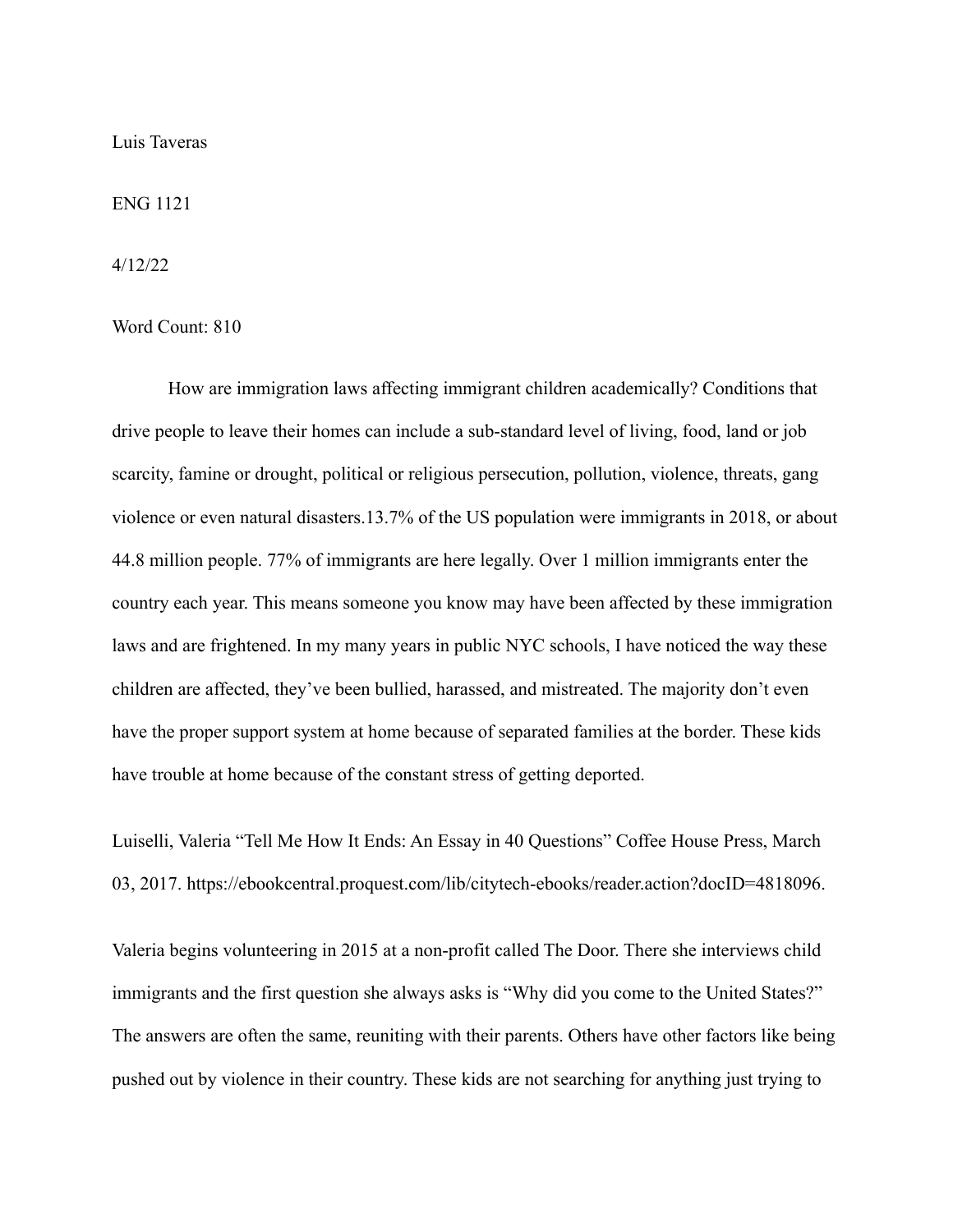stay alive. The Children are full of horrendous stories about their journey to the United States giving haunting details.

This text exposes what the children face during the traumatic experience of immigration. I extremely support this text because it highlights the disastrous and exhausting progress that is immigration. The children see so much that many adults couldn't even fathom. Not only are they being chased out of their own home but, here in the United States, they are also penalized by the residents. "The subject in question raised a complaint against gang members who waited for him outside of his high school every day, frequently followed him home, and began threatening to kill him." No matter where they are, they never feel safe because someone is always out to get them. This quote perfectly highlights my research question, it shows how in school immigrant children feel like their life is still in danger. So they are left with no choice, either stay home in danger of gang violence and end up being a victim of it or leave home, go to the United States for a better opportunity, and still be in constant fear for their life. Not only will this affect them academically but also, in the future they will undoubtedly have many mental health issues because of their rough upbringing.

I personally love the authors writing style because it makes the reader feel like they are in the room with them. Experiencing the child's movements, their body language, and their fears. This author's intended audience on the surface would be the law but, really this is a message for all immigrants, especially children, to show that they are not alone and that these experiences are happening to many children around the world. The author is very credible because she is taking the story directly from the children that experienced these things, with the help of lawyers she has to be extremely credible to help build cases for the children.